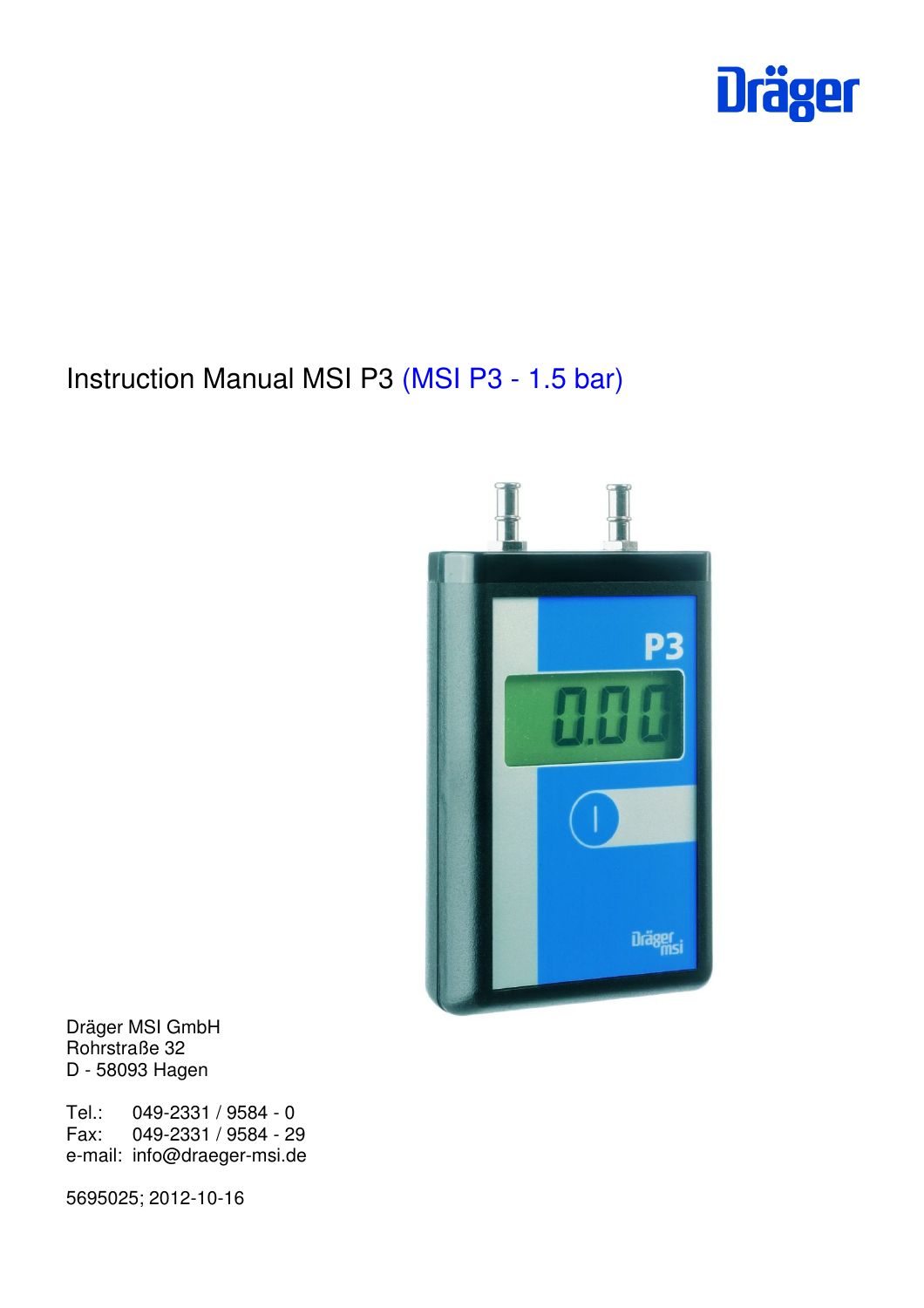## **Content**

- **1. Warning**
- **2. The Instrument**
- **3. Measuring step by step**
- **4. Technical Data**
- **5. Service and maintenance**

## 1. Warning

Using the MSI P3 (P3-1.5 bar) needs the knowledge and the acceptation of this manual and of the national and international regulations and standards. The instrument must not be used for applications others than described in this manual.

As from 2005 EC specifications for disposal of electric and electronic equipment are valid. These are regulated in the 2002/96/EC directive and respective national law. Essential content is the establishment of special collection and recycling facilities for private users. Since this device is not registered for private users, it is not allowed to dispose it in this way. For disposal you can send it back to your local Dräger Safety organisation and if requested, get further information concerning this matter from Dräger MSI GmbH.

#### 2. The Instrument

The MSI P3 (P3-1.5 bar) is an electronic, handheld device for measuring differential pressures of non-acid gases. The maximal overpressure allowed is 750 mbar (4 bar).

## 2.1 front of the Instrument